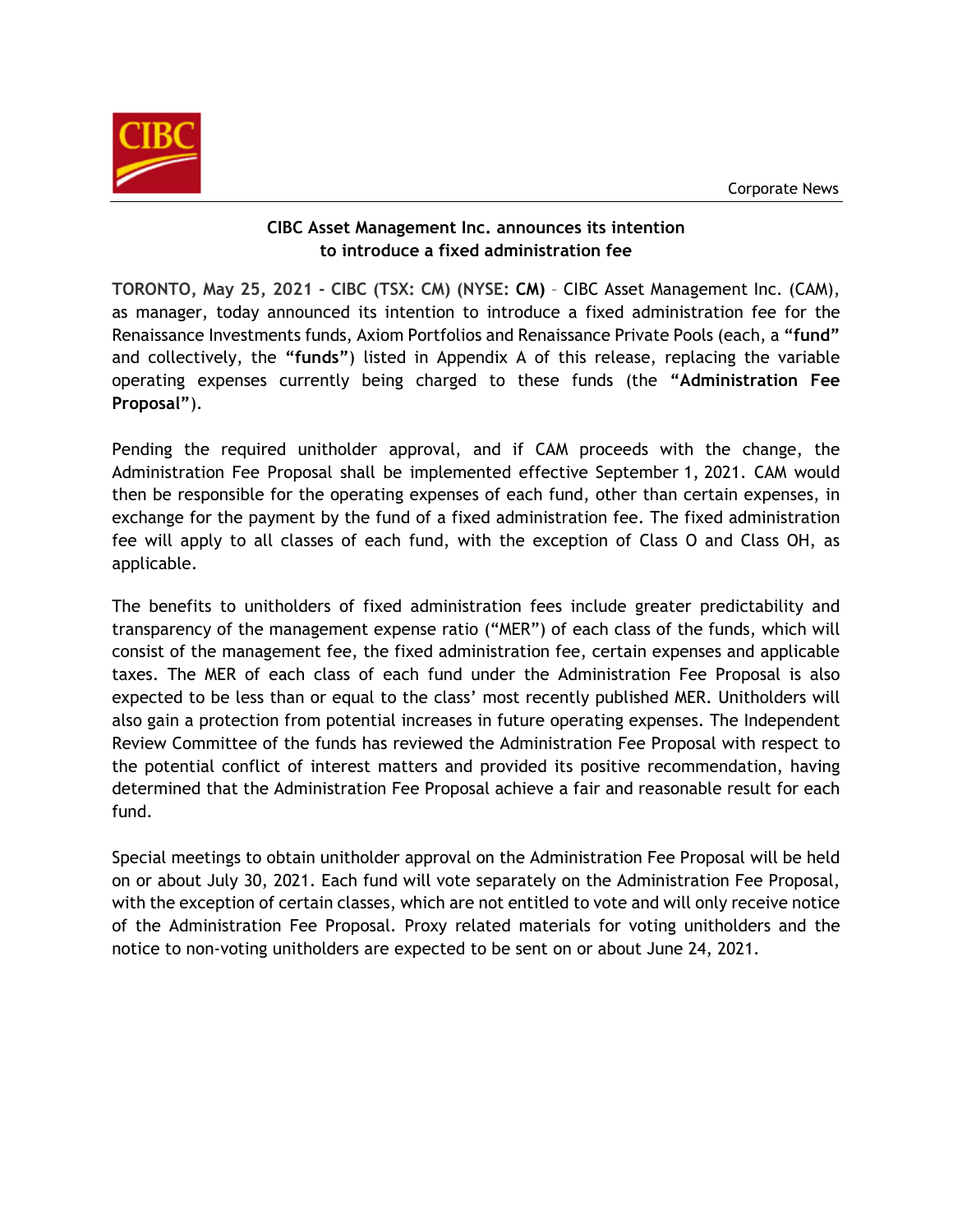## **Affected classes**

Holders of record on June 8, 2021 for the following classes of units of the funds, will be entitled to vote on the Administration Fee Proposal:

| <b>Funds</b>                           | <b>Voting Classes</b>                                    |
|----------------------------------------|----------------------------------------------------------|
| Renaissance Investment family of funds | Class A, Class T4, Class T6, Class T8*, Class H,         |
|                                        | Class HT4, Class HT6, Premium Class, H-                  |
|                                        | Premium Class*, Select Class*, Select T4                 |
|                                        | Class*, Select T6 Class*, Select T8 Class*, Elite        |
|                                        | Class*, Elite T4 Class*, Elite T6 Class* and             |
|                                        | Elite T8 Class units*                                    |
| <b>Axiom Portfolios</b>                | Class A, Class T4, and Class T6, Class T8 <sup>*</sup> , |
|                                        | Select Class*, Select T4 Class*, Select T6               |
|                                        | Class*, Elite Class*, Elite T4 Class* and Elite          |
|                                        | <b>T6 Class* units</b>                                   |
| <b>Renaissance Private Pools</b>       | Premium Class, Premium T4 Class, Premium                 |
|                                        | T6 Class, Class H-Premium, Class H-Premium               |
|                                        | T4, and Class H-Premium T6 units of the                  |
|                                        | <b>Renaissance Private Pools</b>                         |

\*Classes of units closed to purchases as of September 1, 2017

Unitholders in the following classes of the funds do not need to approve the Administration Fee Proposal and therefore will not vote on it. They will be provided with at least 60 days' notice before the implementation of the change, in accordance with applicable securities law:

| <b>Funds</b>                           | <b>Non-Voting Classes</b>                      |
|----------------------------------------|------------------------------------------------|
| Renaissance Investment family of funds | Class F, Class FT4, Class FT6, Class FH, Class |
|                                        | FHT4, Class FHT6, Class F-Premium*, and        |
|                                        | Class FH-Premium units*.                       |
| <b>Axiom Portfolios</b>                | Class F, Class FT4, and Class FT6 units.       |
| <b>Renaissance Private Pools</b>       | Class A, Class C, Class I, Class F-Premium,    |
|                                        | Class F-Premium T4, Class F- Premium T6,       |
|                                        | Class FH-Premium, Class FH-Premium T4,         |
|                                        | Class FH-Premium T6, Class N-Premium, Class    |
|                                        | N-Premium T4, Class N-Premium T6, Class        |
|                                        | NH-Premium, Class NH-Premium T4, Class         |
|                                        | NH-Premium T6, and Class S units.              |

\*Classes of units closed to purchases as of September 1, 2017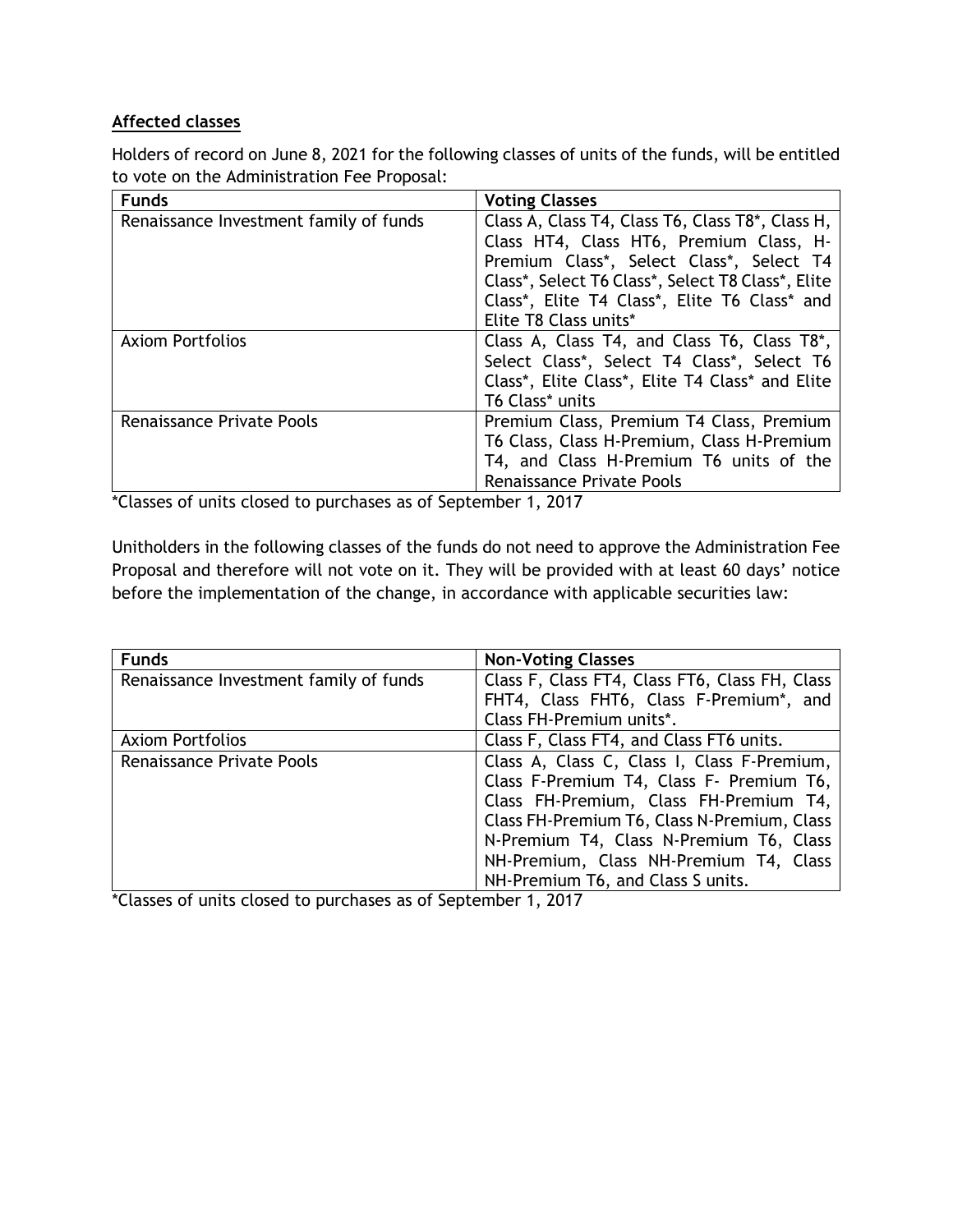#### **About CIBC**

CIBC is a leading North American financial institution with 10 million personal banking, business, public sector and institutional clients. Across Personal and Business Banking, Commercial Banking and Wealth Management, and Capital Markets businesses, CIBC offers a full range of advice, solutions and services through its leading digital banking network, and locations across Canada, in the United States and around the world. Ongoing news releases and more information about CIBC can be found at [www.cibc.com/ca/media-centre.](https://c212.net/c/link/?t=0&l=en&o=2679805-1&h=1558623209&u=https%3A%2F%2Fwww.cibc.com%2Fen%2Fabout-cibc%2Fmedia-centre.html&a=www.cibc.com%2Fca%2Fmedia-centre)

#### **About CIBC Asset Management**

CAM, the asset management subsidiary of CIBC, provides a range of high-quality investment management services and solutions to retail and institutional investors. CAM's offerings include: a comprehensive platform of mutual funds, strategic managed portfolio solutions, discretionary investment management services for high-net-worth individuals, and institutional portfolio management. CAM is one of Canada's largest asset management firms, with over \$153 billion in assets under administration as of March 2021.

For further information: Trish Tervit, Public Affairs, 416-813-9119 or [trish.tervit@cibc.com](mailto:trish.tervit@cibc.com)